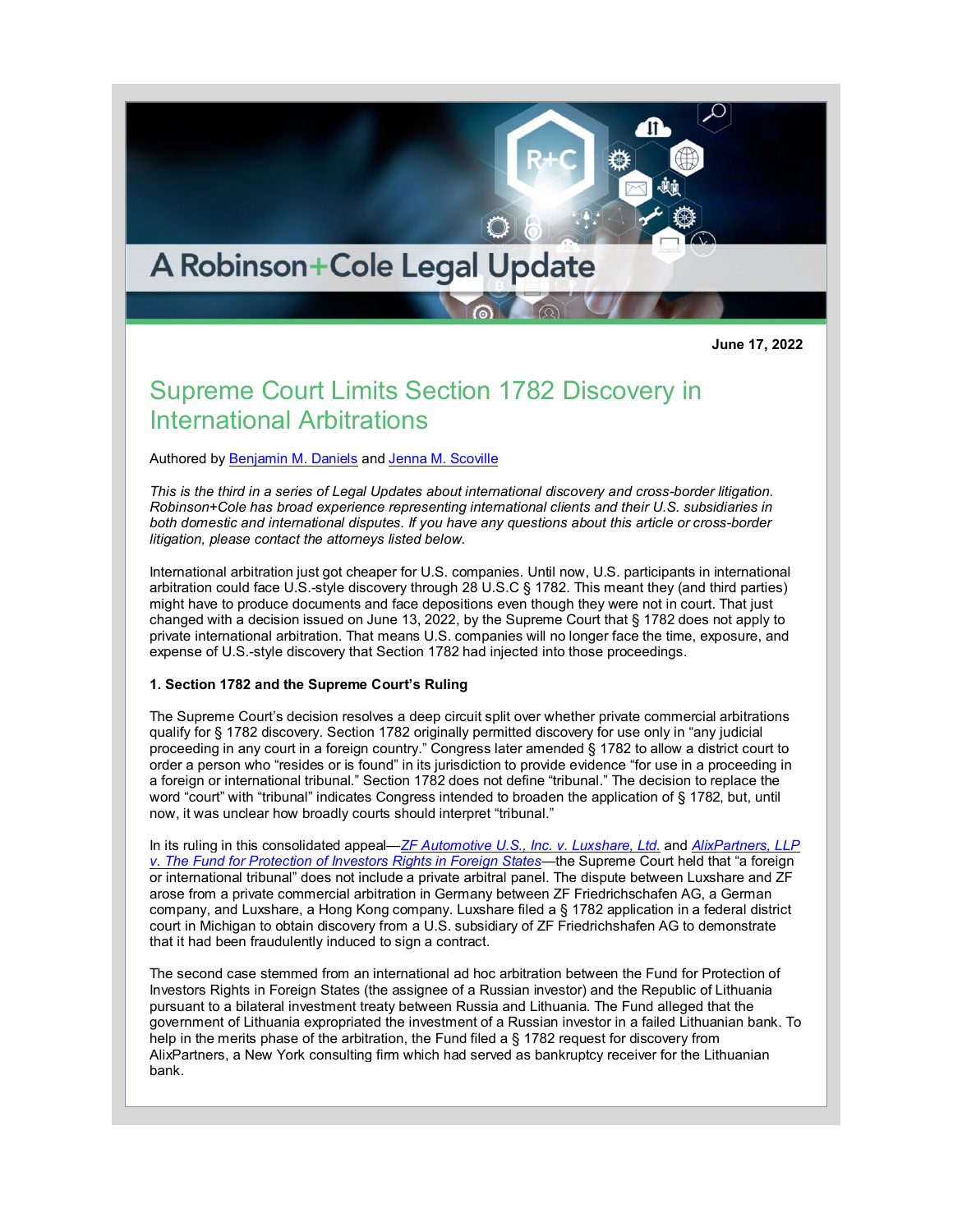In reaching its holding, the Supreme Court did not evaluate "tribunal" as a stand-alone term, but instead interpreted the word as part of the phrase "foreign or international tribunal."[1] The Court concluded that the word "foreign" takes on a governmental meaning when it modifies a word with "potential governmental or sovereign connotations."[2] Deciding that the term "tribunal" is a word with potential governmental or sovereign connotations, the Court reasoned a "foreign tribunal" refers to a tribunal belonging to a foreign nation, which must possess sovereign authority conferred by that nation.[3] As for the word "international," the court cited the dictionary definition for the term - "involving of two or more nations" - to determine that an international tribunal is one involving two or more nations that have imbued the tribunal with official power to adjudicate disputes.[4] In other words, "foreign tribunal" and "international tribunal" complement one another: a "foreign tribunal" refers to a governmental body of one foreign nation whereas an "international tribunal" refers to a tribunal that two or more nations have imbued with governmental authority.

The Court also relied on the statute's history and a comparison to the Federal Arbitration Act (FAA) to support that a "foreign or international" tribunal requires governmental authority.[5] First, the statutory history makes clear the purpose of § 1782 is comity, and mandating district courts to help private bodies adjudicating purely private disputes abroad would not serve that purpose.[6] Additionally, if § 1782 extended to include private arbitrations abroad, it would be in tension with the FAA, which governs domestic arbitration and permits much more-limited discovery than § 1782.[7]

The Court next decided whether the private arbitrations in these cases exercise governmental authority allowing for § 1782 discovery. The private arbitration between Luxshare and ZF will take place under the rules of the German Arbitration Institute. Rejecting Luxshare's argument that the private arbitration is under government authority because it is governed by German law as "implausibl[e]," the Supreme Court concluded the case is purely private and § 1782 discovery is unavailable.[8] Noting that the Fund's case was a tougher call, the Supreme Court determined the ad hoc arbitration panel does not have governmental authority because the panel, whose members are chosen by the parties, is not affiliated with Russia or Lithuania and functions independently of both nations.[9] In other words, the Fund's ad hoc panel is no different from the private arbitration panel in Luxshare.

#### **2. What's Next for Discovery in Private Commercial Arbitrations Abroad?**

At a time when litigants have increasingly relied on U.S. federal courts to acquire otherwise unobtainable evidence from entities located within the U.S., the Supreme Court has decisively closed the door to U.S. style discovery in private arbitrations abroad. Although the Supreme Court's decision curtails the discovery available to participants in foreign or arbitration arbitrations, the Supreme Court's decision may result in streamlined arbitrations abroad. The decision also levels the playing field when one participant in the arbitration is located within the U.S. Following the Supreme Court's decision, companies within the U.S. can rest assured that their exposure to U.S.-style discovery has been significantly limited in the context of private arbitrations.

### FOR MORE INFORMATION

For more information contact any of the Robinson+Cole team members listed below:



[Benjamin M.](http://www.rc.com/people/BenjaminMDaniels.cfm) Daniels **Grand Contract Contract Contract Contract Contract Contract Contract Contract Contract Contract Contract Contract Contract Contract Contract Contract Contract Contract Contract Contract Contract Contra**